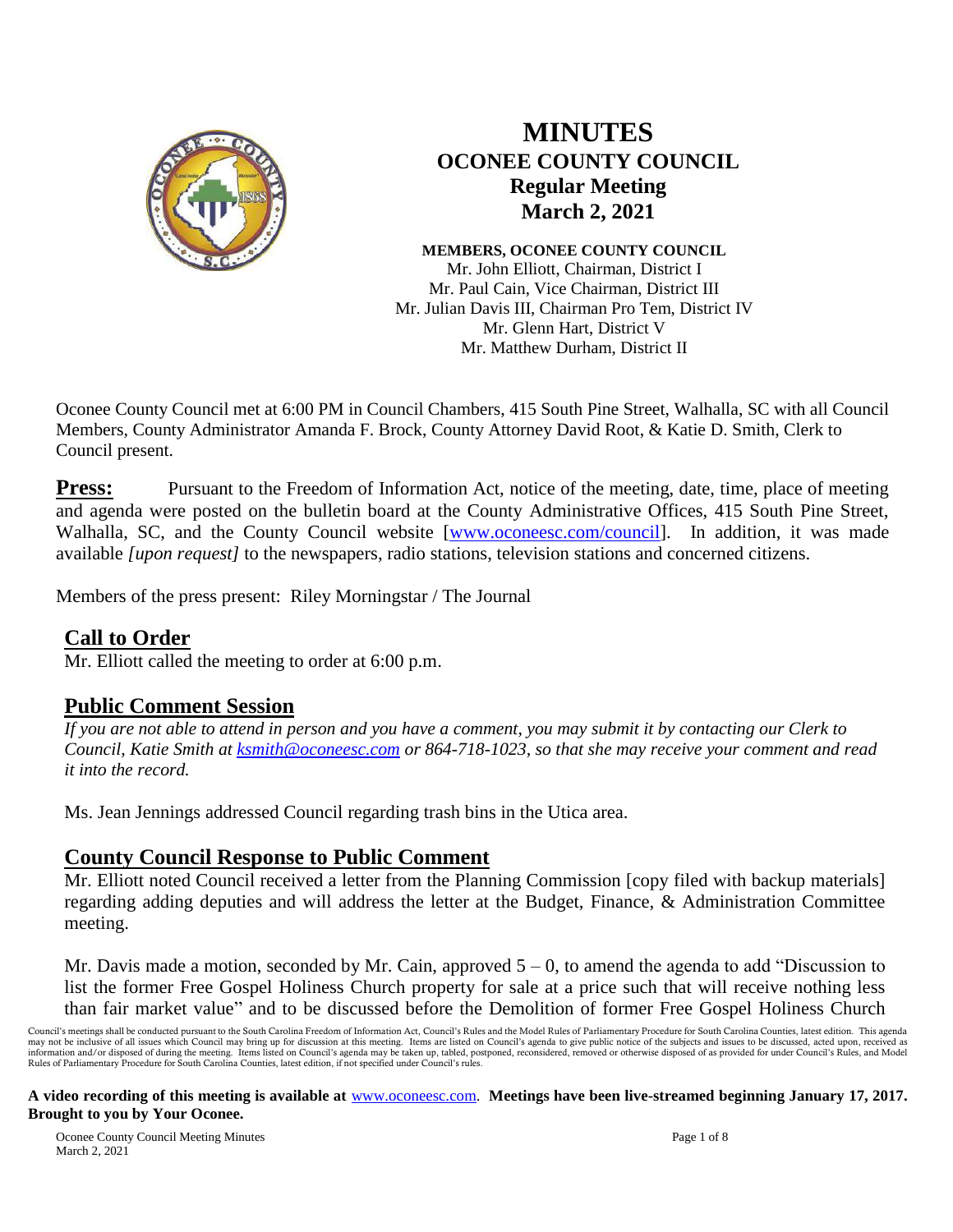Action Item.

Mr. Cain responded to Ms. Jenning's comments that were made during the Public Comment session.

## **Moment of Silence**

Mr. Elliott asked for a moment of silence prior to the Invocation by County Council Chaplain.

# **Invocation by County Council Chaplain**

Mr. Root, County Council Chaplain, gave the invocation.

## **Pledge of Allegiance**

Mr. Cain the Pledge of Allegiance to the Flag of the United States of America.

### **Approval of Minutes**

Mr. Cain made a motion, seconded by Mr. Hart, approved  $5 - 0$ , to approve the February 16, 2021 Regular Minutes as presented.

Mr. Cain made a motion, seconded by Mr. Hart, approved  $5 - 0$ , to approve the February 19, 2021 Strategic Planning Retreat Minutes as presented.

## **Administrator's Comments**

Ms. Brock addressed Council with the following items:

- Thanked Mr. Elliott of the acknowledgement of the letter from the Planning Commission
- Budget Workshop meeting is scheduled for 9am, Friday, March 19, 2021 in Council Chambers

## **Attorney's Comments**

Mr. Root addressed Council with the following items:

 Referring to the previous meeting regarding Ordinance 2021-06, Council made a motion to recall this ordinance from the Planning Commission and noted a motion and a second was needed to approve on second reading to bring forward for Council to discuss

## **Presentation to Council**

Ms. Meghan Ketterman, District 2 School Board Representative, addressed Council regarding Read Across America and gave a brief presentation.

A special guest of Ms. Ketterman's addressed Council and read "Read Across America Reader's Oath" into the record.

# **Proclamation 2021-02**

• Proclamation 2021-02 Recognizing March as Read Across America Month

#### Mr. Davis read **Proclamation 2021-02** into the record.

Council's meetings shall be conducted pursuant to the South Carolina Freedom of Information Act, Council's Rules and the Model Rules of Parliamentary Procedure for South Carolina Counties, latest edition. This agenda may not be inclusive of all issues which Council may bring up for discussion at this meeting. Items are listed on Council's agenda to give public notice of the subjects and issues to be discussed, acted upon, received as information and/or disposed of during the meeting. Items listed on Council's agenda may be taken up, tabled, postponed, reconsidered, removed or otherwise disposed of as provided for under Council's Rules, and Model Rules of Parliamentary Procedure for South Carolina Counties, latest edition, if not specified under Council's rules.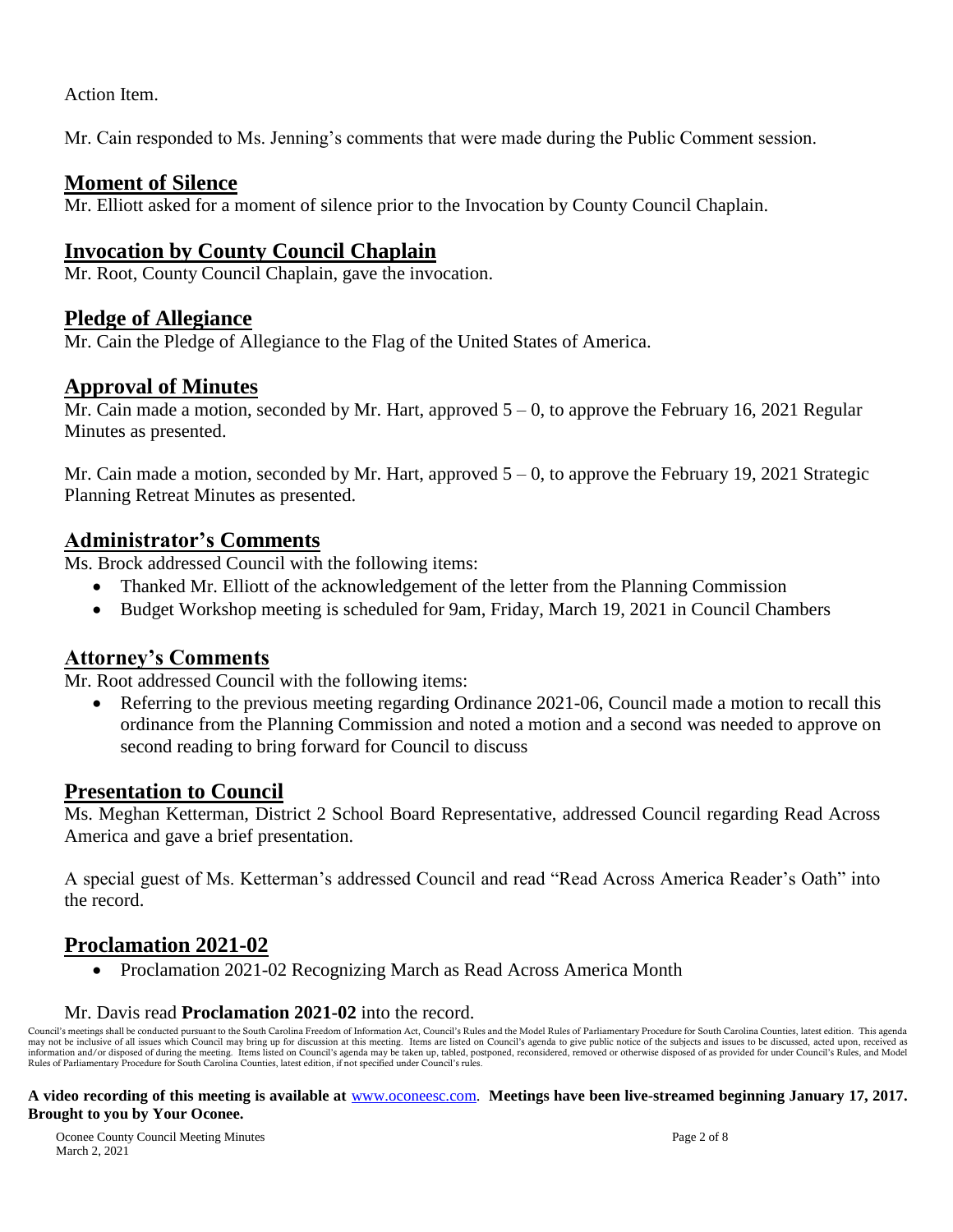Mr. Davis made a motion, seconded by Mr. Cain, approved 5 – 0, to approve **Proclamation 2021-02** on first & final reading.

Ms. Ketterman and Dr. Michael Thorsland, School District of Oconee County Superintendent, came forward and accepted **Proclamation 2021-02**.

## **Presentation to Council**

Mr. David Irwin, CPA & Partner with Mauldin & Jenkins, LLC, addressed Council utilizing a PowerPoint presentation entitled "Oconee County, South Carolina Financial & Compliance Audit – June 30, 2020" and handouts entitled "Comprehensive Annual Financial Report (CARF) and Auditor's Discussion and Analysis (AD&A) [copies of all filed with backup materials] and gave a brief presentation.

## **Public Hearings for the Following Ordinances**

*If you are not able to attend in person and you would like to be heard during the public hearings, please contact Katie Smith at [ksmith@oconeesc.com](mailto:ksmith@oconeesc.com) or 864-718-1023 so that she may coordinate your participation by telephone.*

*[None Scheduled.]*

## **Third Reading of the Following Ordinances**

None scheduled at this meeting.

## **Second Reading of the Following Ordinances**

**Ordinance 2021-06** "AN ORDINANCE AMENDING CHAPTER 32 OF THE OCONEE COUNTY CODE OF ORDINANCES, IN CERTAIN LIMITED REGARDS AND PARTICULARS ONLY, REGARDING THE ESTABLISHMENT OF TRAFFIC CORRIDOR DESIGN STANDARDS, AND OTHER MATTERS RELATED THERETO."

*Forwarded from the Planning & Economic Development Committee Recalled from the Planning Commission – 02.16.2021*

Mr. Cain made a motion, seconded by Mr. Davis, **failed** 1 – 4 [Mr. Davis, Mr. Cain, Mr. Hart, & Mr. Durham opposed] to approve **Ordinance 2021-06** on second reading.

**Ordinance 2021-07** "AN ORDINANCE INCREASING THE "NOT TO EXCEED" TAX RATE FOR THE KEOWEE FIRE TAX DISTRICT FROM 14.5 MILLS TO 17.5 MILLS, CONSISTENT WITH ARTICLE VI OF OCONEE COUNTY ORDINANCE 2003-12, WHICH ESTABLISHED THE KEOWEE FIRE TAX DISTRICT AND KEOWEE FIRE COMMISSION."

*General Government matter*

Mr. Cain made a motion, seconded by Mr. Davis, approved 5 – 0, to approve **Ordinance 2021-07** on second reading.

Council's meetings shall be conducted pursuant to the South Carolina Freedom of Information Act, Council's Rules and the Model Rules of Parliamentary Procedure for South Carolina Counties, latest edition. This agenda may not be inclusive of all issues which Council may bring up for discussion at this meeting. Items are listed on Council's agenda to give public notice of the subjects and issues to be discussed, acted upon, received as information and/or disposed of during the meeting. Items listed on Council's agenda may be taken up, tabled, postponed, reconsidered, removed or otherwise disposed of as provided for under Council's Rules, and Model Rules of Parliamentary Procedure for South Carolina Counties, latest edition, if not specified under Council's rules.

**A video recording of this meeting is available at** [www.oconeesc.com.](http://www.oconeesc.com/) **Meetings have been live-streamed beginning January 17, 2017. Brought to you by Your Oconee.**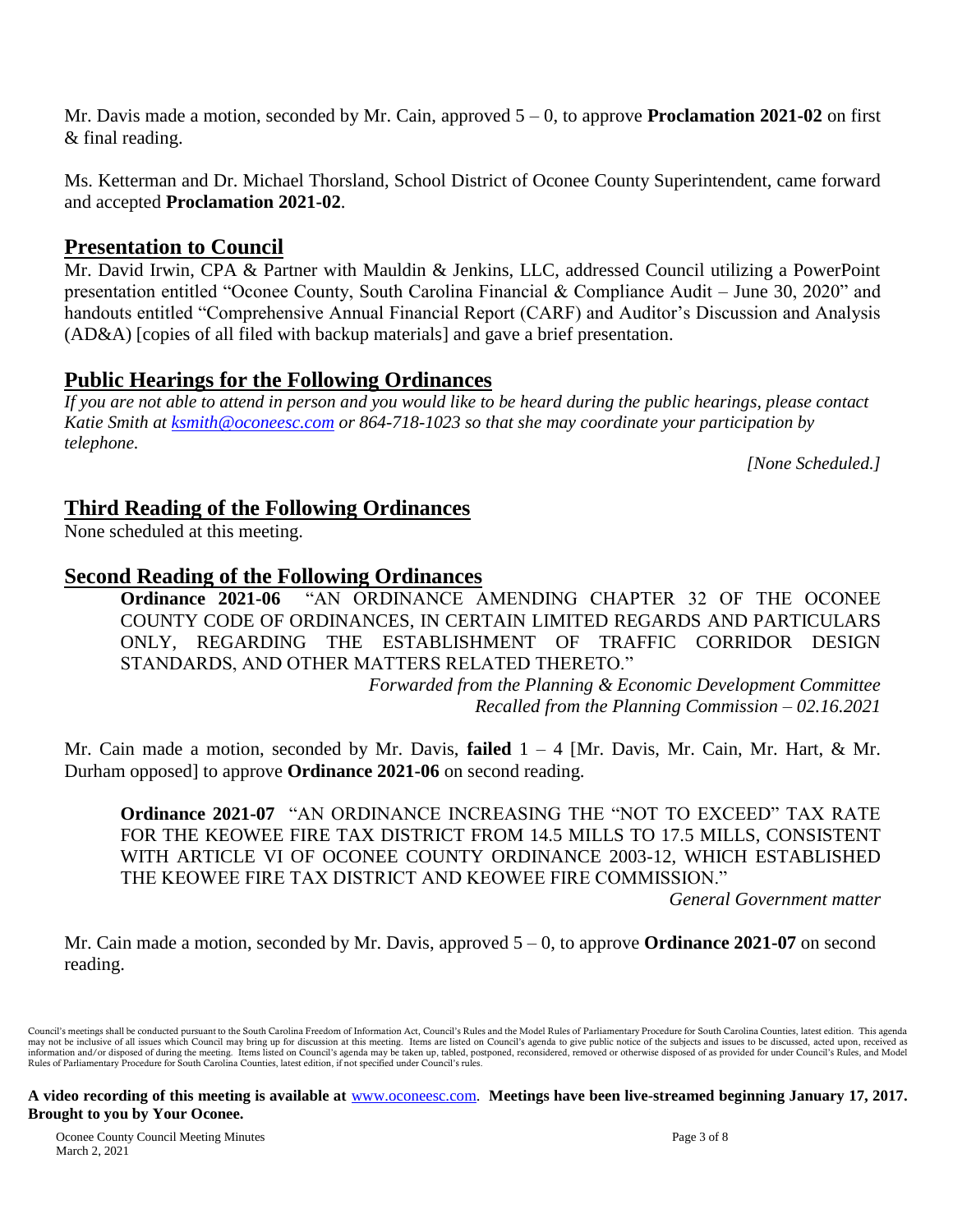## **First Reading of the Following Ordinances**

**Ordinance 2021-08** "AN ORDINANCE AMENDING CERTAIN PROVISIONS OF THE LITTER CONTROL ORDINANCE OF OCONEE COUNTY, SOUTH CAROLINA." *Forwarded from the Law Enforcement, Public Safety, Health & Welfare Committee First Reading postponed as final draft of proposed ordinance is further revised*

## **First & Final Reading of the Following Resolutions**

**Resolution 2021-04** "A RESOLUTION AUTHORIZING THE EXECUTION AND DELIVERY OF SUPPLEMENTAL AGREEMENT No. 3, AMENDING LEASE NO. DACW21-1-14-2011 BETWEEN OCONEE COUNTY AND THE UNITED STATES OF AMERICA, AND OTHER MATTERS RELATED THERETO."

Mr. Cain made a motion, seconded by Mr. Davis, approved 5 – 0, to approve **Resolution 2021-04** on first & final reading.

## **Discussion Regarding Action Items**

## **Transfer Station Floor Replacement / Solid Waste / Project: \$115,000.00 Contingency: \$11,500.00 Total Award: \$126,500.00**

The transfer station floor at Solid Waste is in need of repair due to operational abrasion and deterioration from leachate, which is expected wear and tear. The original floor was installed in August of 1998 and lasted 8 years, 11 months. In May of 2007, the floor was replaced with a 6-inch free floating wear surface floor; which allowed for sections to be removed and replaced if needed. The floating floor was awarded to Leak & Associates under Invitation for Bid No. 06-26. This bid was for replacing steel plating on the walls, replacing a wall and to replace the transfer station floor. The County received two submissions with only one that included pricing for the floor replacement; Leak & Associates was awarded the contract. The wear floor that was installed in 2007 has lasted 13 years and 8 months. It is now showing wear around the edges and in the center and requires replacement.

Leak & Associates specializes in transfer station design and repairs. Their main area of expertise centers around a proprietary transfer station concrete mix design and specialize installation guidelines unique for the application of waste tipping floors. This design was developed for the sole use of Leak & Associates and is not available for distribution or use by others. With this type of application, the transfer station will only be down for 4 to 5 days, depending on weather. If the County chooses to pour a standard concrete floor, the down time would be 17 days +/-.

Leak & Associates, Inc.'s proprietary concrete mix design and specialized installation guidelines unique to Waste Tipping Floors, render them uniquely suited to provide the services requested.

It is the staff's recommendation that Council **[1]** approve the Sole Source Award for the Transfer Station Floor Replacement to Leak & Associates of Monroe, NC in the amount of \$115,000.00, plus a 10%

Council's meetings shall be conducted pursuant to the South Carolina Freedom of Information Act, Council's Rules and the Model Rules of Parliamentary Procedure for South Carolina Counties, latest edition. This agenda may not be inclusive of all issues which Council may bring up for discussion at this meeting. Items are listed on Council's agenda to give public notice of the subjects and issues to be discussed, acted upon, received as i Rules of Parliamentary Procedure for South Carolina Counties, latest edition, if not specified under Council's rules.

**A video recording of this meeting is available at** [www.oconeesc.com.](http://www.oconeesc.com/) **Meetings have been live-streamed beginning January 17, 2017. Brought to you by Your Oconee.**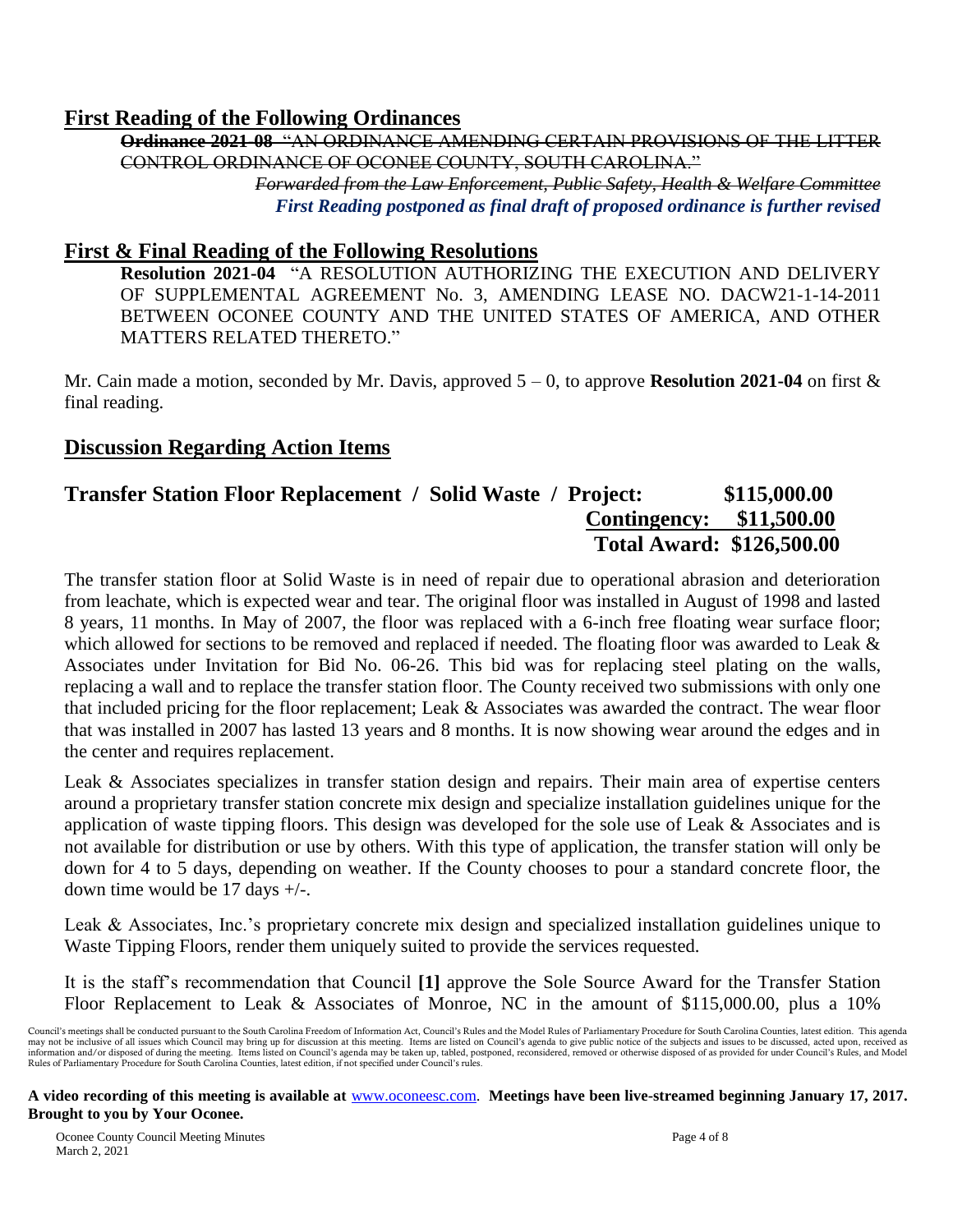contingency of \$11,500.00 for a total award of \$126,500.00 and **[2]** authorize the County Administrator to sign any change orders within the contingency amount.

Mr. Davis made a motion, seconded by Mr. Hart, approved 5 – 0, to **[1]** approve the Sole Source Award for the Transfer Station Floor Replacement to Leak & Associates of Monroe, NC in the amount of \$115,000.00, plus a 10% contingency of \$11,500.00 for a total award of \$126,500.00 and **[2]** authorize the County Administrator to sign any change orders within the contingency amount.

## **O'Brien 750 Trailer Mount Sewer Cleaner (Culvert/Pipe Washer) / Roads & Bridges / \$69,460.00**

**Budget:** \$69,460.00 / **Project Cost:** \$69,460.00 / **Balance:** \$0.00

This purchase is for an O'Brien 750 trailer mount sewer cleaner which will be used as a culvert/pipe washer by the Roads and Bridges Department to clean storm drains, catch basins, and culverts. An added benefit to having this unit is the cost reduction and conflict with utilities that happens during a full culvert replacement. The Fleet Maintenance Director also approves this purchase.

The County is utilizing the North Carolina Sheriffs' Association contract through a cooperative purchasing agreement. The contract discount is 3% off the list price of the equipment and 6% off the list price of attachments and accessories. Carolina Industrial Equipment of Charlotte, NC is also offering an additional dealer discount of \$3,508.97 off of the contract price for the trailer mount sewer cleaner (culvert/pipe washer) and attachments.

It is the staff's recommendation that Council approve the purchase of the O'Brien 750 trailer mount sewer cleaner from Carolina Industrial Equipment of Charlotte, NC in the amount of \$69,460.00.

Mr. Cain made a motion, seconded by Mr. Hart, approved  $5 - 0$ , to approve the purchase of the O'Brien 750 trailer mount sewer cleaner from Carolina Industrial Equipment of Charlotte, NC in the amount of \$69,460.00.

## **Amended Agenda Item**

*[Agenda was amended earlier in the meeting – see Council member comments]* Mr. Davis made a motion, seconded by Mr. Cain, to list the former Free Gospel Holiness Church property for sale at a price such that will receive nothing less than fair market value.

Lengthy discussion continued.

Ms. Brock addressed Council utilizing a handout entitled "Westminster Magistrate / Former Free Gospel Holiness Church expenses to date" [copy filed with backup materials].

Regarding the previous motion made by Mr. Davis, seconded by Mr. Cain, it was approved  $5 - 0$ , to list the former Free Gospel Holiness Church property for sale at a price such that will receive nothing less than fair market value.

Council's meetings shall be conducted pursuant to the South Carolina Freedom of Information Act, Council's Rules and the Model Rules of Parliamentary Procedure for South Carolina Counties, latest edition. This agenda may not be inclusive of all issues which Council may bring up for discussion at this meeting. Items are listed on Council's agenda to give public notice of the subjects and issues to be discussed, acted upon, received as information and/or disposed of during the meeting. Items listed on Council's agenda may be taken up, tabled, postponed, reconsidered, removed or otherwise disposed of as provided for under Council's Rules, and Model Rules of Parliamentary Procedure for South Carolina Counties, latest edition, if not specified under Council's rules.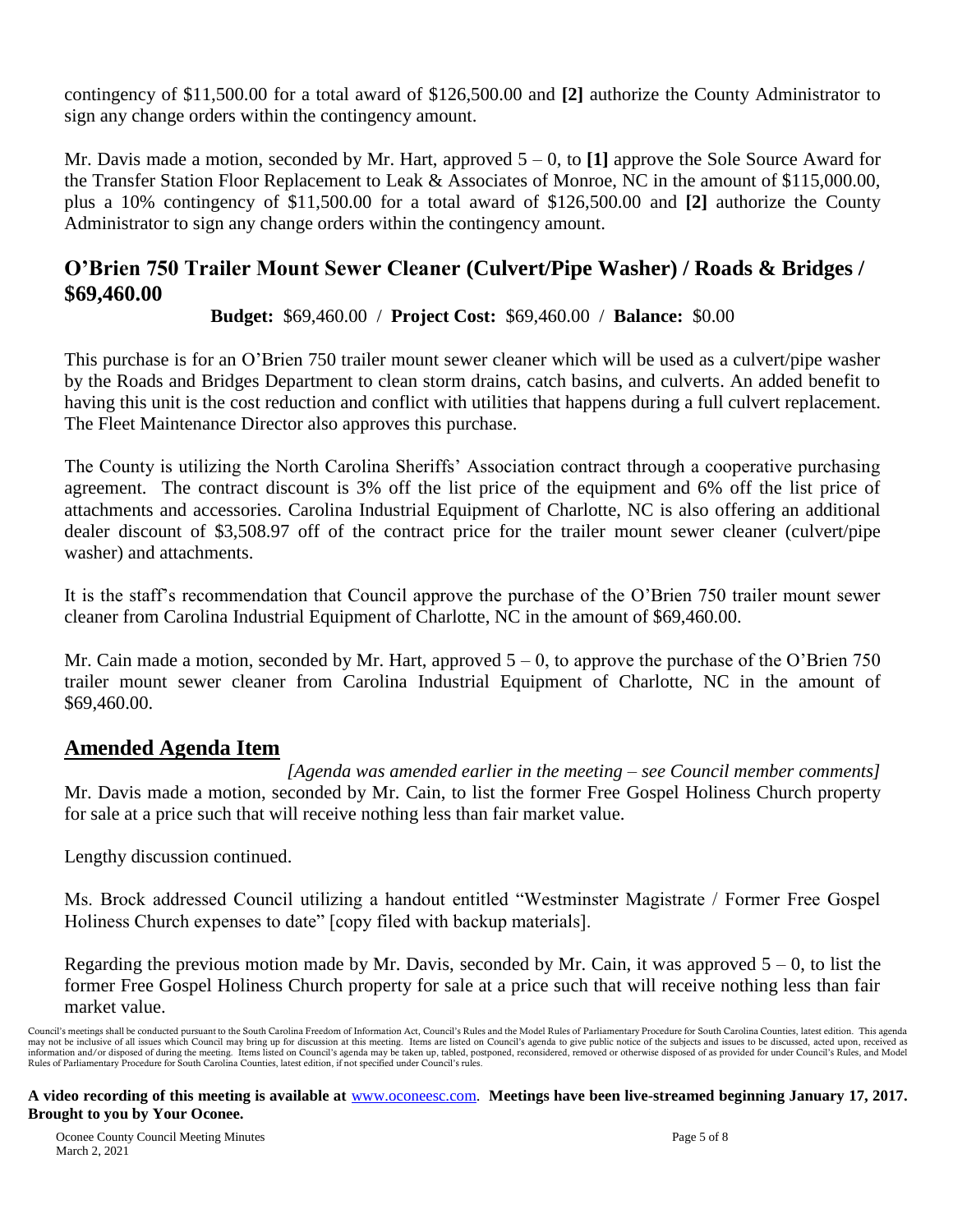# **Demolition of former Free Gospel Holiness Church / Magistrate / PO 54186 \$41,010.00 Abate / Demo \$44,007.00 Total: \$85,017.00**

**Budget:** \$85,017.00 / **Project Cost: /** \$85,017.00 / **Balance:** \$0.00

On March 3, 2020, County Council approved the RFP 19-03 Design Build Services to Trehel Corporation for the initial Schematic and Design Phases in the amount of \$15,000.00. On August 18, 2020, the Real Estate, Facilities & Land Management Meeting made a motion directing staff to present the proposed construction documents and Construction phase of the project to County Council once funding has been identified.

In order to keep progress on the project and to have everything ready to begin construction once approved by Council, Purchase Order 54186, in the amount of \$41,010.00, was issued for Architectural and Engineering Design and Permit documents.

On February 10, 2021, a large 2 ft. diameter hole in the roof was discovered. Facilities Maintenance went to patch the hole and found the roof is in poor condition and too dangerous for staff to walk on to repair.

The pricing provided by Trehel Corporation included cost for abatement and demolition to the slab. The abatement will require DHEC permitting and is estimated to take 2 weeks to receive a response from DHEC. The demolition and removal is estimated at 2 weeks after permits are received. Staff is requesting Council approval to move forward with the abatement and demolition portion of the project.

It is the staff's recommendation that Council approve the abatement and demolition of the former Free Gospel Holiness Church in the Amount of \$44,007.00 making the total purchase order to Trehel Corporation \$85,017.00.

Mr. Davis made a motion, seconded by Mr. Hart, approved  $5 - 0$ , to postpone the abatement and demolition of the former Free Gospel Holiness Church.

|                     |              | Heritage Farms Eastern Entrance & Road Improvements / Roads & Bridges |  |
|---------------------|--------------|-----------------------------------------------------------------------|--|
| <b>Project:</b>     | \$382,747.23 |                                                                       |  |
| <b>Contingency:</b> | \$19,137.36  |                                                                       |  |
| <b>Total Award</b>  | \$401,884.59 |                                                                       |  |

**Budget:** \$401,977.21 / **Project Cost:** \$401,884.59 / **Balance:** \$92.62

This bid was issued January 7, 2021 to select a Contractor to provide construction services for new turn lanes and an eastern entrance road to the Heritage Farm Center located on US Hwy 123. The base bid is for all work within the limits of roadway construction, including clearing and grubbing, roadway construction, paving, erosion control, storm drainage and grassing.

This bid was advertised and emailed to thirty-four bidders. On February 9, 2021, formal sealed bids were

Council's meetings shall be conducted pursuant to the South Carolina Freedom of Information Act, Council's Rules and the Model Rules of Parliamentary Procedure for South Carolina Counties, latest edition. This agenda may not be inclusive of all issues which Council may bring up for discussion at this meeting. Items are listed on Council's agenda to give public notice of the subjects and issues to be discussed, acted upon, received as i Rules of Parliamentary Procedure for South Carolina Counties, latest edition, if not specified under Council's rules.

**A video recording of this meeting is available at** [www.oconeesc.com.](http://www.oconeesc.com/) **Meetings have been live-streamed beginning January 17, 2017. Brought to you by Your Oconee.**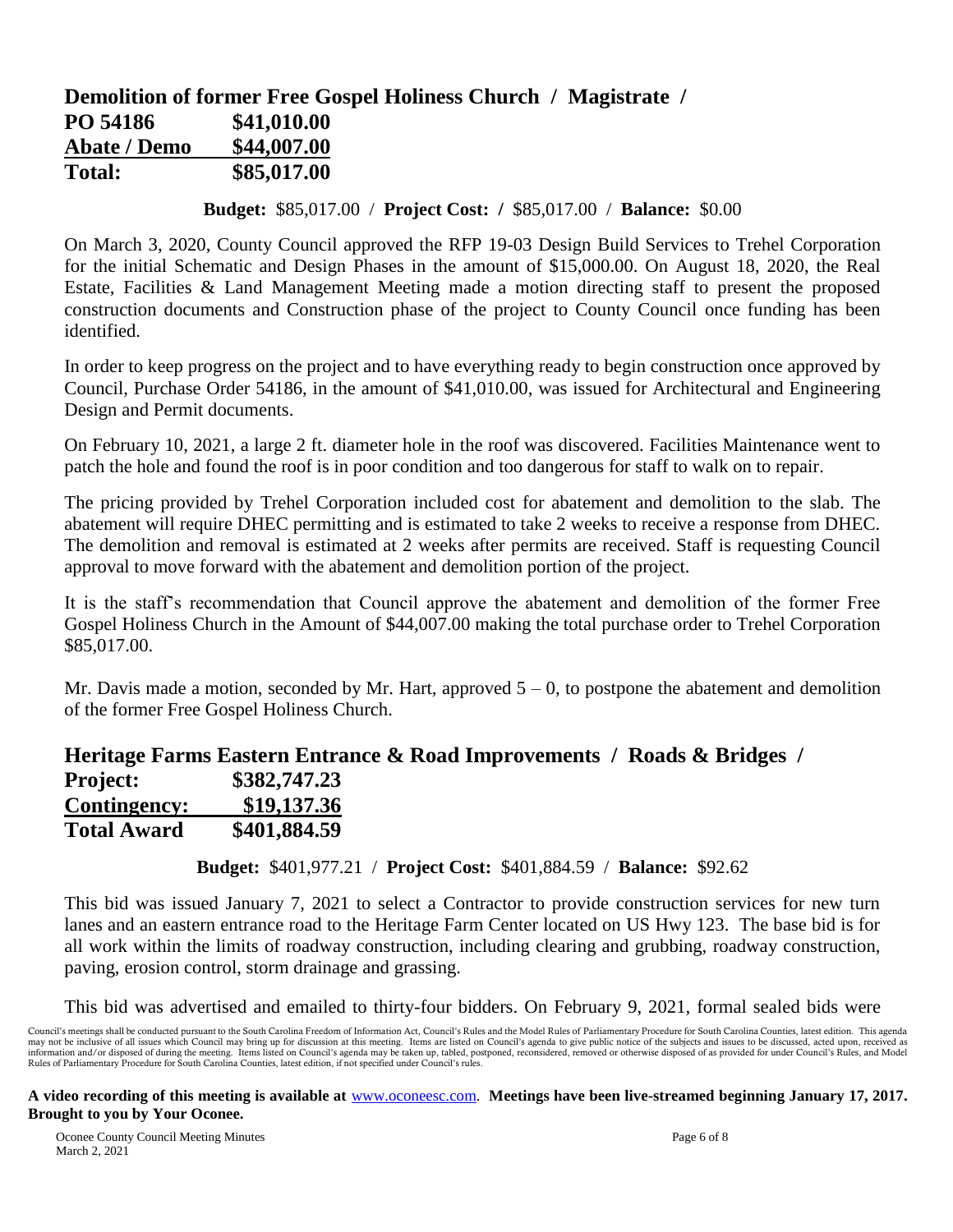opened. Two (2) companies submitted bids with Thrift Development Corp. of Seneca, SC, submitting the lowest responsive and responsible bid of \$382,747.23.

It is the staff's recommendation that Council **[1]** approve the award of bid ITB 20-01, Heritage Farm Center Eastern Entrance & Road Improvements to Thrift Development., of Seneca, SC in the amount of \$382,747.23, plus a 5% contingency of \$19,137.36, for a total award of \$401,884.59 and **[2]** authorize the County Administrator to execute documents for this project and sign any change orders within the contingency amount.

Mr. Davis made a motion, seconded by Mr. Hart, approved 5 – 0, to **[1]** approve the award of bid ITB 20-01, Heritage Farm Center Eastern Entrance & Road Improvements to Thrift Development., of Seneca, SC in the amount of \$382,747.23, plus a 5% contingency of \$19,137.36, for a total award of \$401,884.59 and **[2]** authorize the County Administrator to execute documents for this project and sign any change orders within the contingency amount.

## **Council Committee Reports**

#### Transportation Committee

Mr. Hart read from a prepared statement [copy filed with backup materials] outlining discussions held at the February 16, 2021 Transportation Committee.

Mr. Hart made a motion, seconded by Mr. Davis, approved  $5 - 0$ , to approve the acceptance of Twin View Drive (P-3723) into the county road system contingent on receiving all required right-of-way.

Mr. Davis made a motion, seconded by Mr. Elliott, approved  $5 - 0$ , to approve acceptance of Lake Breeze Lane (P-3424), Quiet Water Way (P-3428), Baywood Court (P-3529), and Windy Pines Lane (P-3426) into county road system contingent on receiving all required right-of-way.

#### Law Enforcement, Public Safety, Health, & Welfare

Mr. Durham read from a prepared statement [copy filed with backup materials] outlining discussions held at the February 16, 2021 Law Enforcement, Public Safety, Health, & Welfare Committee.

Mr. Durham made a motion, seconded by Mr. Elliott, approved  $5 - 0$ , to approve the model Intergovernmental Jail Services Agreement template to be used by the Oconee County Sheriff and local municipalities.

## **Board & Commission Appointments**

#### Building Codes Appeal Board

No nomination was made for the At-Large seat during this meeting.

#### Conservation Bank Board

Mr. Hart made a nomination, approved  $5 - 0$ , to appoint Mr. Scuddy Walker as the District V representative on the Conservation Bank Board.

Council's meetings shall be conducted pursuant to the South Carolina Freedom of Information Act, Council's Rules and the Model Rules of Parliamentary Procedure for South Carolina Counties, latest edition. This agenda may not be inclusive of all issues which Council may bring up for discussion at this meeting. Items are listed on Council's agenda to give public notice of the subjects and issues to be discussed, acted upon, received as information and/or disposed of during the meeting. Items listed on Council's agenda may be taken up, tabled, postponed, reconsidered, removed or otherwise disposed of as provided for under Council's Rules, and Model Rules of Parliamentary Procedure for South Carolina Counties, latest edition, if not specified under Council's rules.